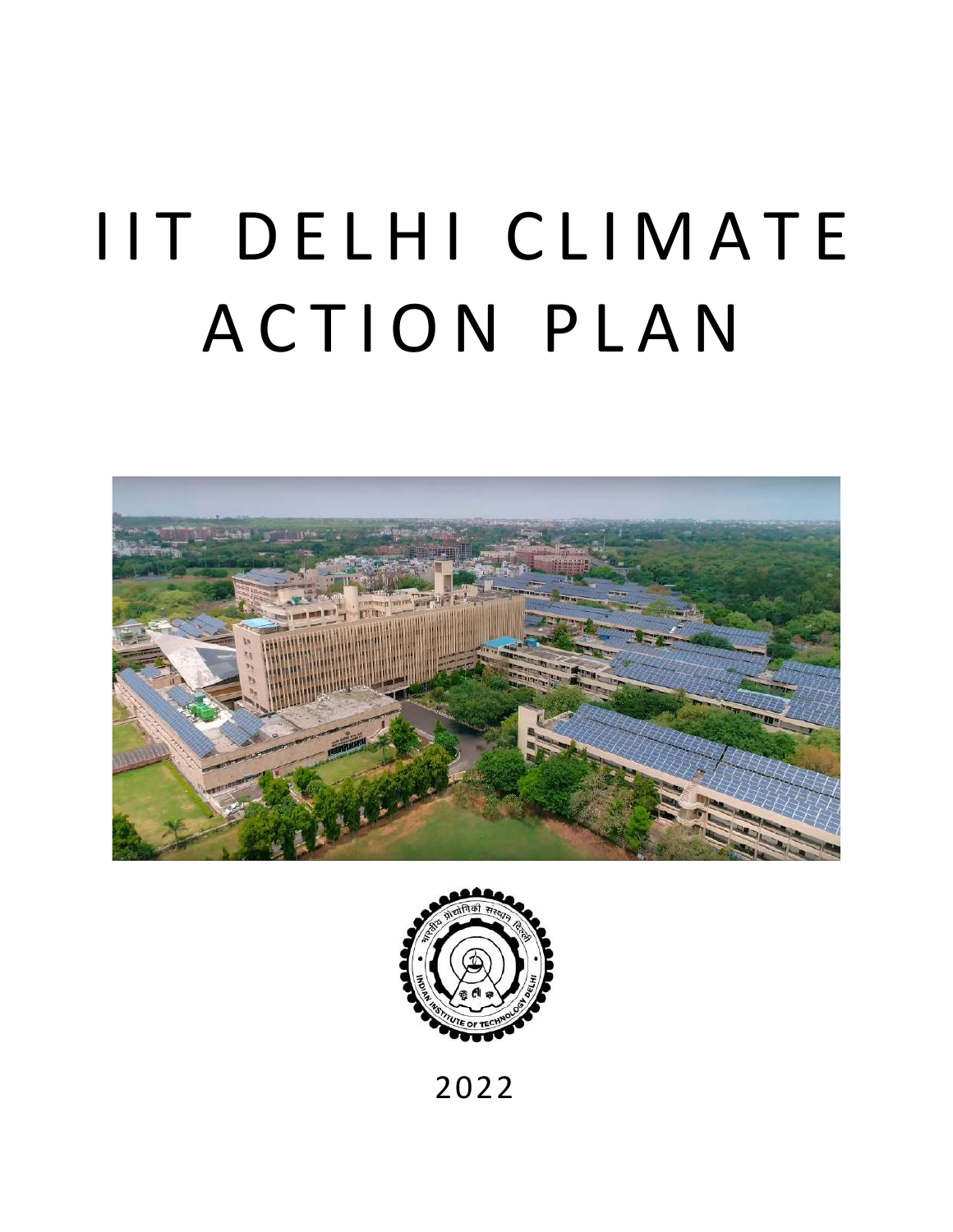# IIT Delhi Climate Action Plan

#### **FOREWORD**

Dear Friends of IIT Delhi



IIT Delhi is committed to finding sustainable and affordable solutions to the climate change problem. As a leading Centrally Funded Technical Institution, it is our mandate to solve the nations' problems and prepare a workforce that can continue to serve the nation. We use this guiding principle in our multi-pronged approach to tackle the problem of climate change.

First, our green campus leads by example. In 2021, more than 60% of our electricity came from renewable resources that do not emit carbon dioxide. These sources include 2.8 MW of peak solar available from campus rooftop installations and 2 MW from hydropower purchase. In doing so, we have already surpassed the nation's goal of meeting half of our energy needs from renewables by 2030 as promised in the COP26 Glasgow meeting. We have also introduced a range of practises such as bicycle rentals, hybrid rickshaws, CNG buses and electric vehicle charging stations to reduce our carbon emissions. We have developed a robust solid waste management program that includes separation at source, recycling, composting and biogas generation from biodegradable waste. As a result, only 50% of our solid waste reaches the landfills thereby reducing the emission of methane, a potent greenhouse gas.

Second, we have a vibrant research program that tries to understand the causes of climate change, develops cutting-edge, affordable solutions for climate change mitigation and adaptation, and design policies to deploy such solutions. Atmospheric scientists in our institute are studying the patterns of climate change over India and building models to simulate these patterns. These models can even test different mitigation and adaptation strategies to evaluate their efficacy. Our engineers are engaged in research on better and cheaper wind turbines, solar panels, fuel cells, and electric vehicles, as well as software to manage them. All of these are geared towards reducing our carbon footprint. And of course, our work on disruptive technologies in energy storage and carbon sequestration is a giant step into a potentially carbonfree society.

Third, we are training the workforce of the future. Every year we graduate more than a thousand engineers and scientists equipped with skills to solve problems of today and tomorrow. Many of these students come out of programs that are directly relevant for climate change including Atmospheric and Oceanic Sciences, Energy Sciences and Management, Environmental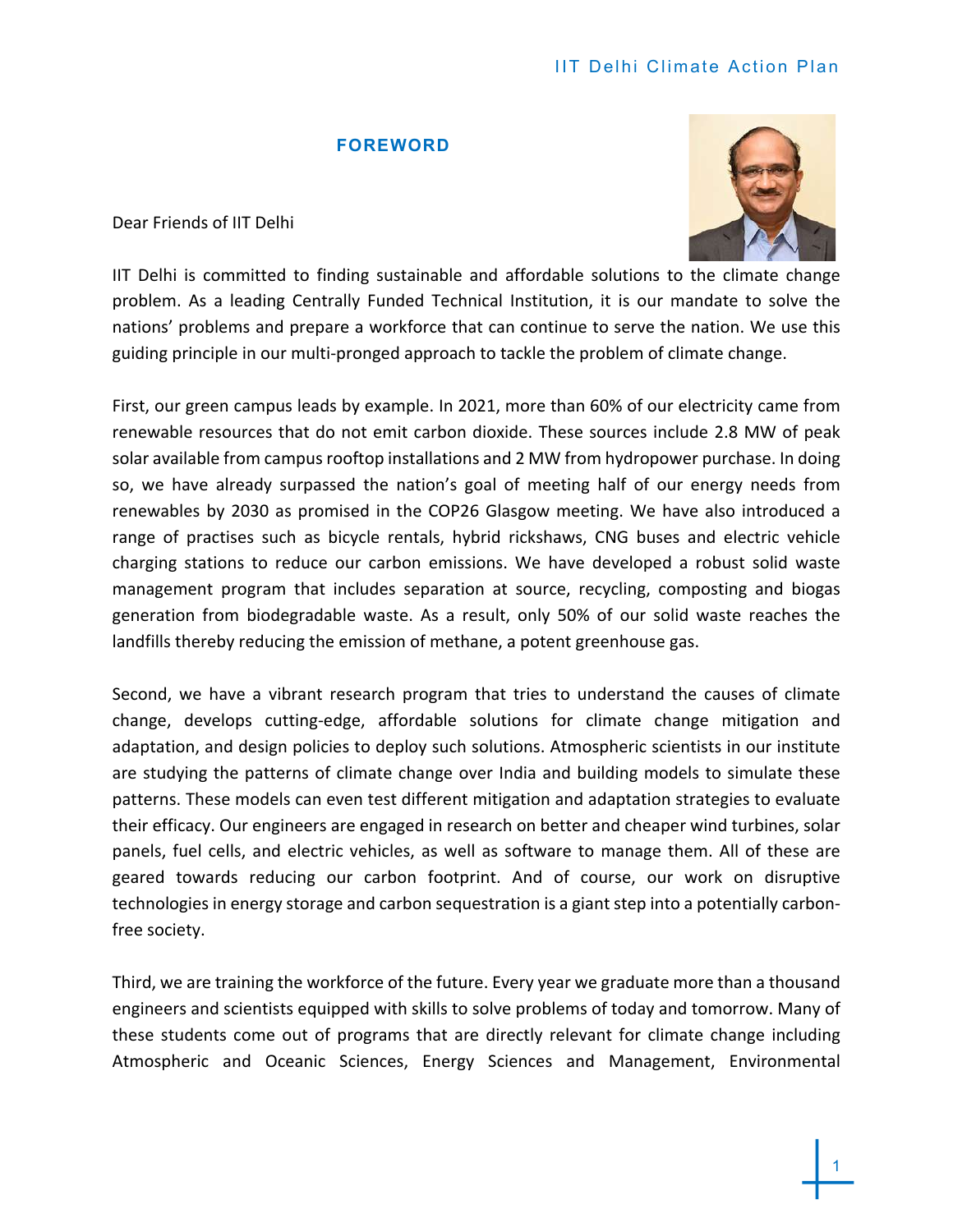Engineering, and Water Resource Engineering. Furthermore, most students take courses or do projects on topics that have a direct bearing on sustainability and climate change.

Finally, we have created an enterprise-friendly ecosystem. We encourage our students and faculty to launch their own start-ups and provide them with incubation facilities. Many of these are already working on finding solutions to the climate change problem. We are ramping up our support for knowledge-based entrepreneurship by launching the new Research and Innovation Park managed by the Foundation for Innovation and Technology Transfer. We fully expect to support many more start-ups working on climate and sustainability issues.

We acknowledge that global warming is a formidable problem that will be solved only with sustained effort that must last for a long time to come. The actions taken by us so far are just the beginning. We promise to continue these efforts to ensure a safe future for the coming generations.

Sincerely, V. Ramgopal Rao Director, IIT Delhi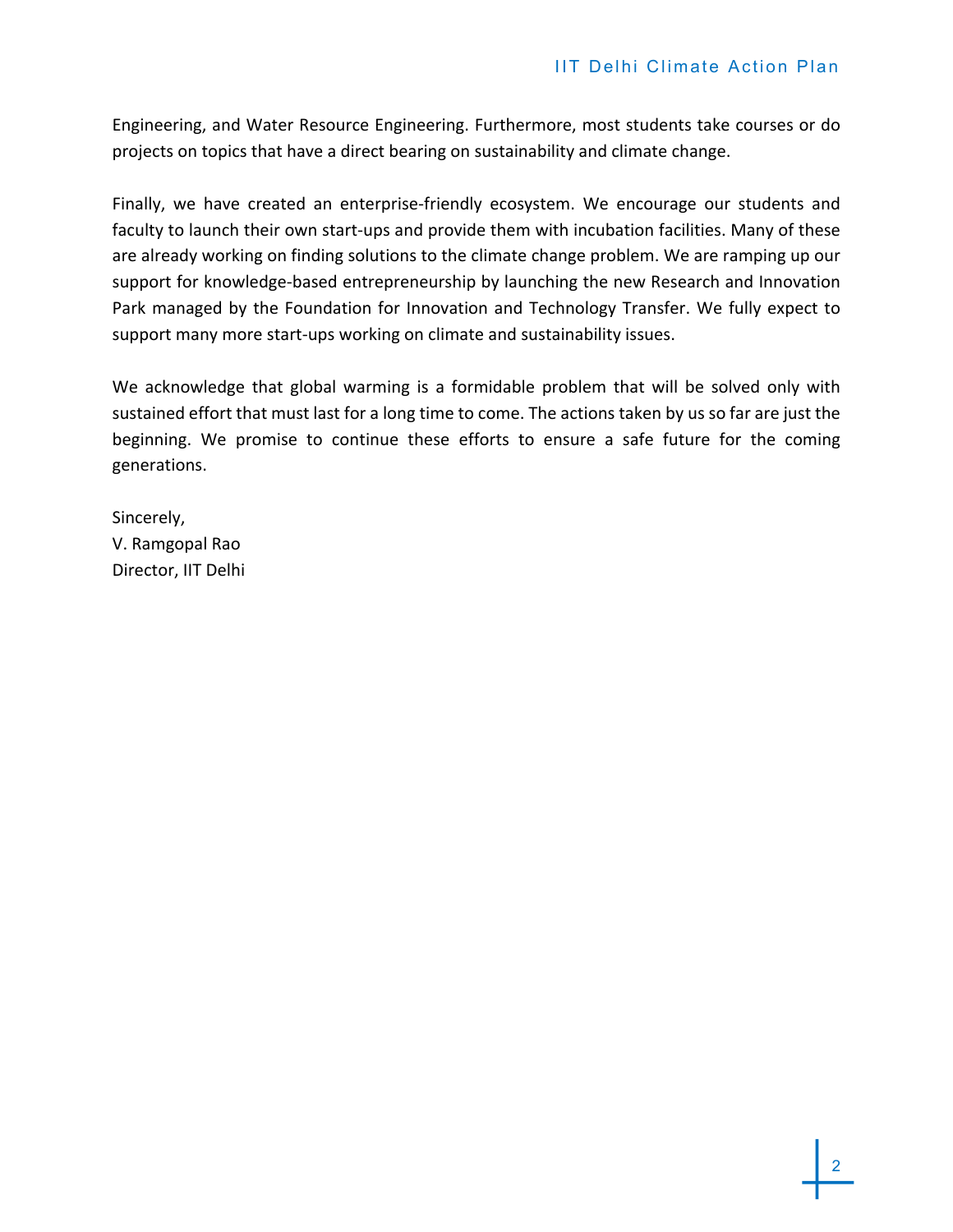## **PREAMBLE**

The Indian Institute of Technology Delhi is a premier engineering education institution of India. We are a 300-acre urban campus located in the heart of New Delhi, the capital of India. Our location within one of the largest metropolitan areas of the world densely packed with more than 30 million people puts us at the intersection of a number of critical environmental hazards of the contemporary world. These include rapid urbanisation, air pollution, and of course climate change. This will be an overwhelming challenge for any institution, especially that from a developing economy. But we here at IIT Delhi have risen to that challenge. We have used appropriate solutions to build a green campus that runs mostly on renewable power, reuses wastewater, and recycles most of its waste. We have also taken this opportunity to build a vibrant research program that looks for affordable technological solutions to mitigate and adapt to climate change not only for our campus but for the country and the entire world. Our researchers also study ways in which to strengthen energy innovation. We note that there are still many challenges ahead of us. In the coming years IIT Delhi will be taking more steps towards becoming climate neutral. This document outlines our multi-pronged approach to face the compounding challenges of climate change and other environmental hazards.

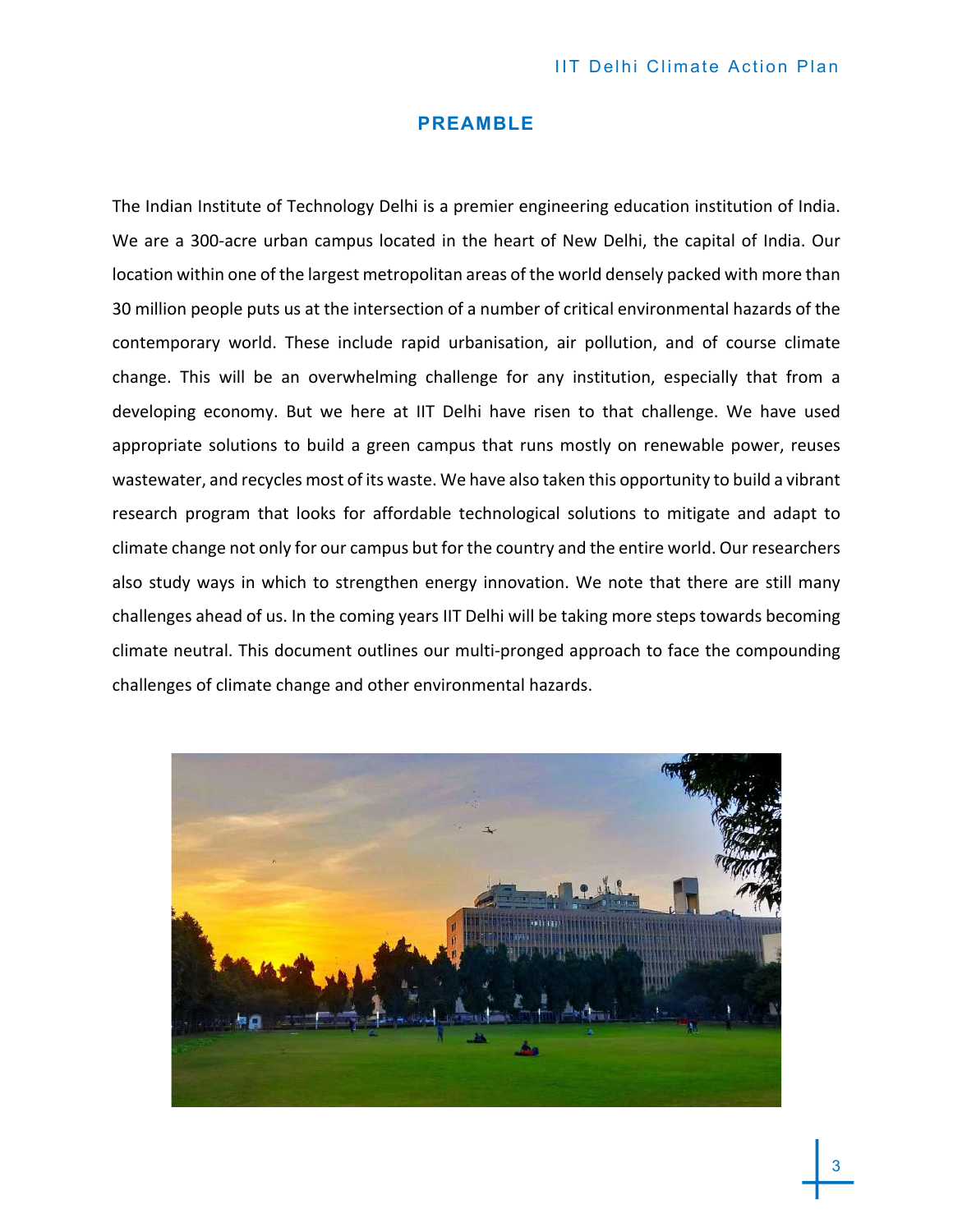# **1. CURRENT STATUS**

# **A. Energy Management**

In spite of growing power needs for an expanding campus and the addition of a new campus in Sonipat, IIT Delhi has made large strides in reducing our carbon footprint in the electricity sector. IIT Delhi was the first Centrally Funded Technical Institute to reduce its carbon footprint in power consumption by more than 50%. With rooftop solar installations on academic buildings on both the main and Sonipat campuses  $(-2.8 \text{ MWp})$  as well as 2 MW hydropower from a Jammu & Kashmir based generator, IIT Delhi has more than halved its carbon footprint due to electricity consumption.

|                                                                                                                                                   | Hauz Khas Campus | Sonipat Campus | Total                             |
|---------------------------------------------------------------------------------------------------------------------------------------------------|------------------|----------------|-----------------------------------|
| <b>Electricity consumption</b><br>(2021)                                                                                                          | 2,80,00,000 kWh  | 10,00,000 kWh  | 2,90,00,000 kWh                   |
| Solar PV generated<br>(2021)                                                                                                                      | 37,00,000 kWh    | 3,00,000 kWh   | 40,00,000 kWh                     |
| <b>Hydropower purchased</b>                                                                                                                       |                  |                | 1,40,00,000 kWh                   |
| Total carbon-free power consumed                                                                                                                  |                  |                | 1,80,00,000 kWh<br>(62% of total) |
| Total carbon emissions saved<br>Assuming 1kWh Coal based generation emits 1 kg of CO2<br>(BRPL's portfolio is dominated by coal-based generation) |                  |                | 18,000 Tonnes                     |

# **B. Energy Efficiency Measures**

Electrical fixtures (including lighting) and air conditioning units around campus are being systematically replaced with more efficient replacements to take advantage of increases in energy efficiency.

Upcoming buildings in the campus academic area have been designed with air conditioning systems having a Coefficient of Performance (COP) of 3.1 to 4.2 at full load for VRF ACs and 5.4 to 6.3 for the water-cooled chiller.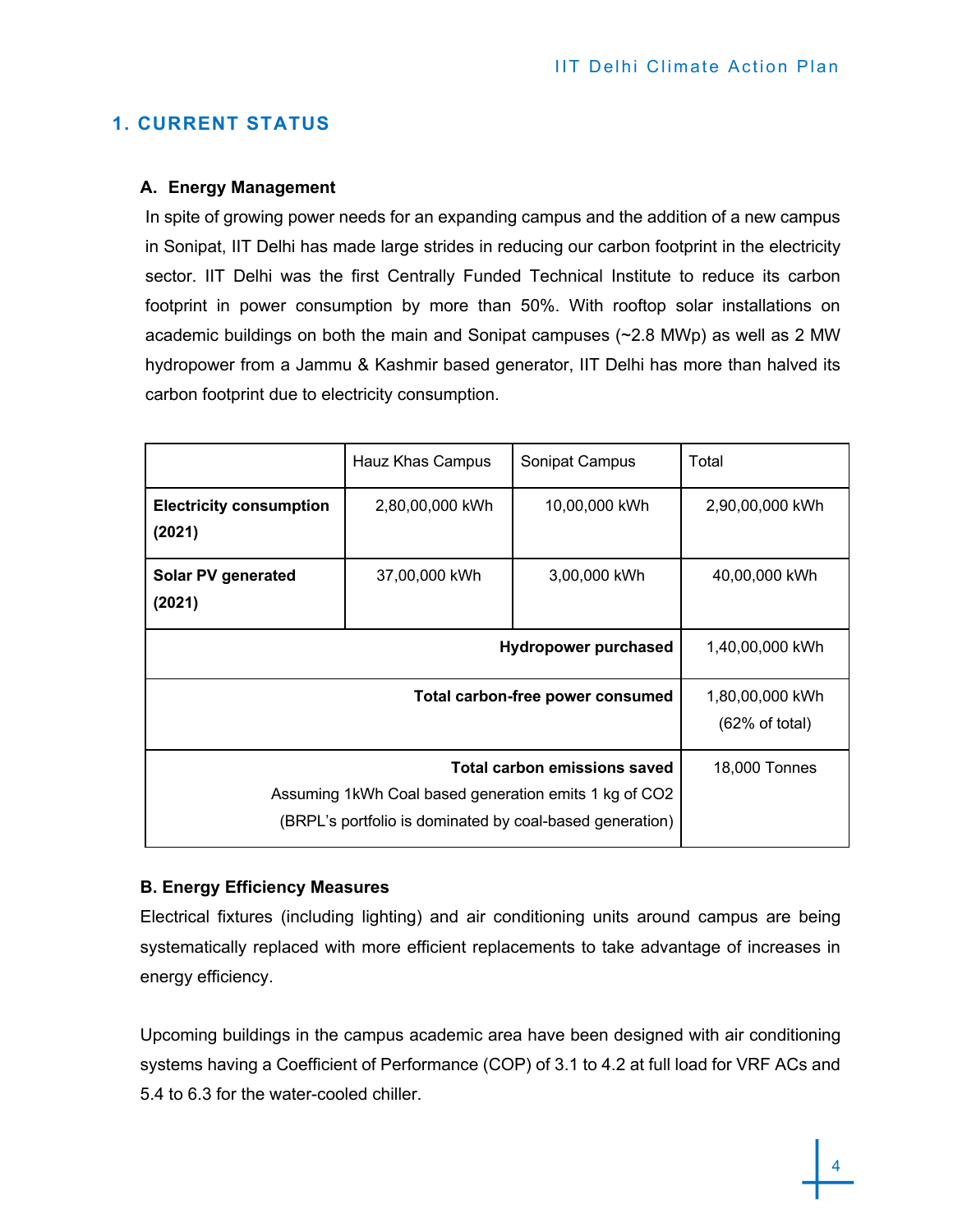The IIT Delhi supercomputer *Padum* uses chilled water-cooling technology and other innovative energy-saving measures making it a "green" supercomputer. When it was inaugurated in 2015, it was ranked 28th in the Green500 list of the world's most energyefficient supercomputers.

## **C. Solid Waste Management to Protect Environment**

IIT Delhi has dramatically improved its solid waste management in recent years. Waste from domestic, hostels and horticultural sources are collected from campus and biodegradable waste and recyclable waste are segregated. Biodegradable waste is used in biogas generation. A pilot-scale biogas production plant having a capacity of 25 m<sup>3</sup>/day has been established in the *Mahatma Gandhi Gramodaya Parisar* of IIT Delhi. This plant uses 250 kg of kitchen waste per day, segregated waste collected from various households and hostels inside the campus to produce biogas and compressed biogas (CBG) as demonstration models of proper waste management to produce fuel and biofertilizer for in–campus horticultural application. This activity was taken up under the institute's initiative "Working Group on Waste Management". The biogas produced by this plant is being upgraded to a quality of natural gas using a biogas purification and bottling plant situated in Biogas Production and Upgradation Laboratory. The biogas is being also upgraded by a water scrubbing-based system (20 Nm<sup>3</sup>/h of biogas) to upgrade it to natural gas quality fuel. Further, the upgraded CBG is being used as vehicular fuel to substitute CNG.



Segregated kitchen waste in IIT Delhi campus View of anaerobic digester running on kitchen waste

Horticultural waste is composted and used extensively on campus to conserve soil carbon. After segregating for recycling, only 50% of our solid waste reaches the landfills thereby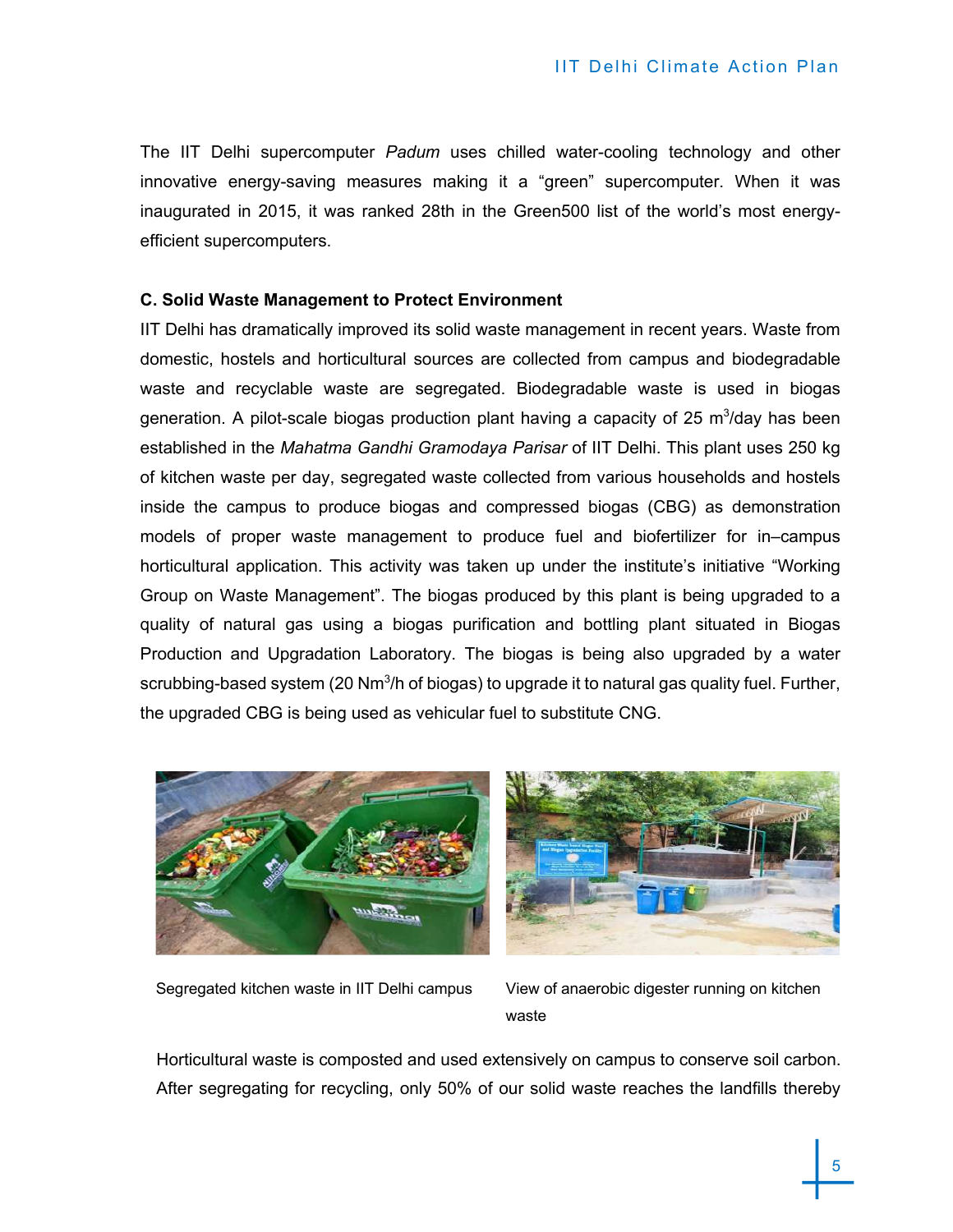minimising methane emissions. We are working with an NGO Chintan in this regard and plan to become a zero-waste campus soon.





Biogas enrichment and bottling facility CBG filling in car

# **D. Water Conservation and Management**

IITD has set up a 1.5 MLD Sewage Treatment Plant (STP) that reduces untreated water discharge from the main campus. The grey water is extensively used for horticulture on campus.

# **E. Campus Mobility**

The IIT Delhi campus has been rapidly transitioning its preferred mobility and is quickly gearing up for the coming surge of electric vehicles.

In July 2019, cycle rickshaws on campus were converted to battery powered E-rickshaws



enabling the operators to transition from human-powered to battery-powered mobility. Currently, about 10 such erickshaws operate on campus. Battery powered blue Yulu e-bikes have become a hit on campus with more than 100 ebikes easily available at designated locations for users to rent for short rides

around campus and nearby Metro stations and shopping centres.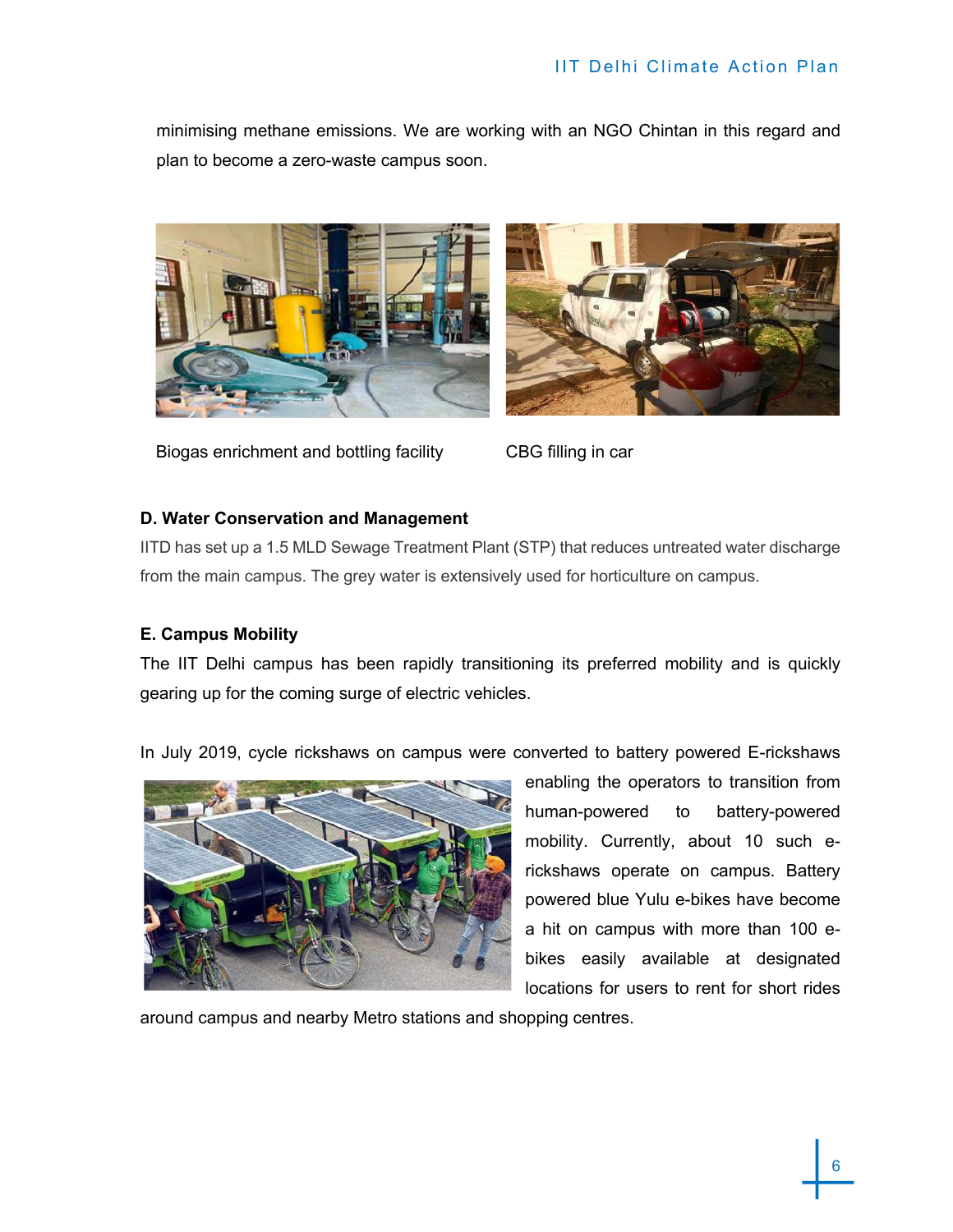



Three free charging points for electric vehicles have been installed on campus having both AC and fast-charging DC options. More are planned to provide charging points in the residential areas as well as for use by the transport unit.

Visitors to campus can also avail of battery powered shuttle service from the visitor's parking lot to the academic area. CNG powered buses ply on campus and provide transport once a day to IITD's Sonipat Campus.

# **2. ACADEMIC SYNERGIES**

IIT Delhi's mission includes the generation of new knowledge by engaging in cutting-edge research and to promote academic growth by offering state-of-the-art undergraduate,

postgraduate, and doctoral programmes. Based on an informed perception of Indian, regional, and global needs, the institute has identified areas relating to energy, climate, and sustainability to concentrate its efforts both in the area of cutting-edge collaborative research and to develop human potential to its fullest extent so that intellectually capable and



imaginatively gifted leaders can emerge.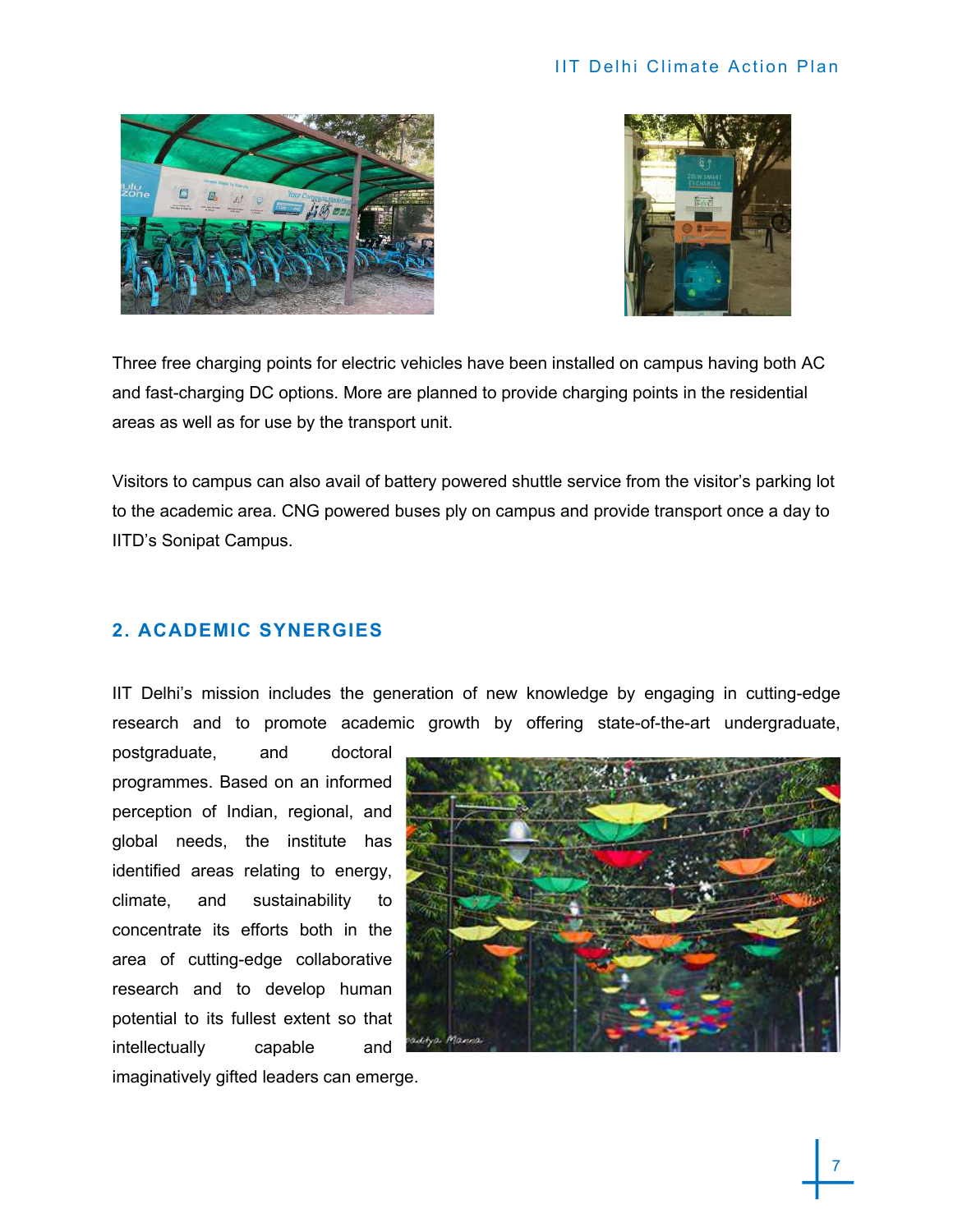# **A. Teaching and Learning**

Being an academic institution, IIT Delhi makes a broader impact on understanding climate change and finding solutions through teaching and research programs. The Department of Energy Science and Engineering offers a B.Tech., three M. Tech., an M.S.(R) and a Doctoral (Ph.D.) programme focused on training the manpower to meet India's energy transition. IIT Delhi offers more than 30 courses related to various aspects of climate change, ranging from the science of climate change to impacts, adaptation, and mitigation technologies (such as renewable energy and carbon capture & storage) and policy responses to climate change. These courses are offered both at the undergraduate and postgraduate levels. A large fraction of scientific human resources in climate science in India have been educated at IIT Delhi. IIT Delhi faculty actively contribute to the development of policy frameworks to address climate change at local, national, and international levels

# **B. Research and Innovation**

# **Climate Science**

IIT Delhi faculty are doing research on a wide range of problems in climate science, such as physical understanding of regional and global changes in climate, climate modelling,



climate change detection and attribution, effects of land use land cover changes on regional climate, renewable energy meteorology, and effects of climate change on health, agriculture, water resources, transportation etc. Currently, IIT Delhi is carrying out eight externally funded projects on physical climate change and another seven projects that investigate the impacts of climate change on the health, energy, water, and food sectors.

# **Renewable Energy**

Renewable energy is a key area of research across various units of IIT Delhi. Ongoing research areas include Renewable Energy Meteorology, Solar Photovoltaic Devices, Solar Thermal Energy Systems, Electrical Power and Renewable Energy Systems, Energy Storage, Wind and Hydro Energy, Alternative Fuels, Bioenergy and Energy System Simulation. Climate scientists are analysing atmospheric data to estimate availability of wind and solar resources. Meteorologists are building new models using numerical and artificial intelligence techniques to forecast wind and solar energy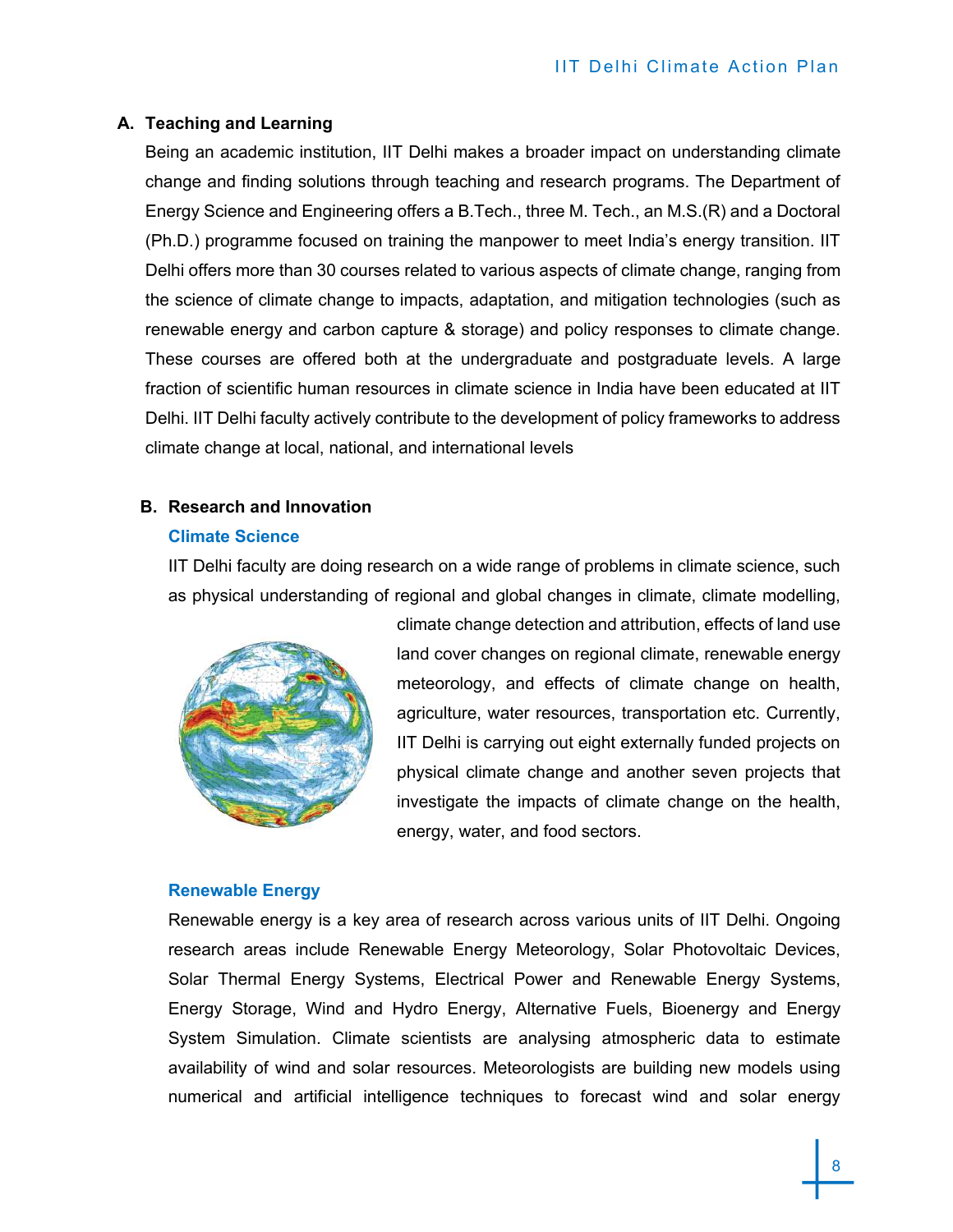availability at multiple time scales to help in the grid-integration of renewable energy. Engineers are designing new materials and components for solar panels and wind turbines. One particularly exciting project is taking a second look at vertical axis wind turbines that are cheaper to maintain and operate. The ReNew Power Centre of Excellence for Energy and Environment has been set up in 2017 with industry funding to facilitate real-world application of scientific advances made in our laboratories.

#### **Energy Storage Platform on Batteries (ESPOB)**

The DST-IITD ESPOB Centre established in 2018 is a consortium of 6 institutions led by IIT Delhi. The ESPOB Centre is actively working on following energy storage technologies. Flow Batteries, Supercapacitors, Fuel Cells, Electrolyser, Li-ion, Na-ion, Mg-ion and Alion batteries as well as Li Recovery

#### **Electric Mobility**

The institute has a dedicated unit, the Centre for Automotive Research and Tribology, to work on electric mobility. Researchers at the centre design electronic controllers and health monitoring systems, batteries, and charging systems for electric vehicles. The centre is about to start an MTech degree in Electric Mobility to build the workforce for the future.

#### **Micro-grid Technologies**

Major research on Microgrid management, control, protection, and security is carried out by faculty of IIT DELHI. There is a plan to set up a micro-grid at IITD Hauz Khas campus as well as Sonipat campus in the near future. One IUSSTF / DST funded project of around Rupees 7 Crore, with a major component on microgrid is ongoing.

#### **Biogas**

The Indian Institute of Technology Delhi has started an initiative for making campus clean and green, by utilising the biodegradable waste generated in the campus (hostel and household areas). The biodegradable waste is being used for energy production and to cut down the greenhouse gases emissions providing sustainable development along with the cleanliness of the campus. The Biogas Development and Training Centre (BDTC), an initiative of the Centre for Rural Development and Technology, is engaged in the research and development of biogas-related technologies.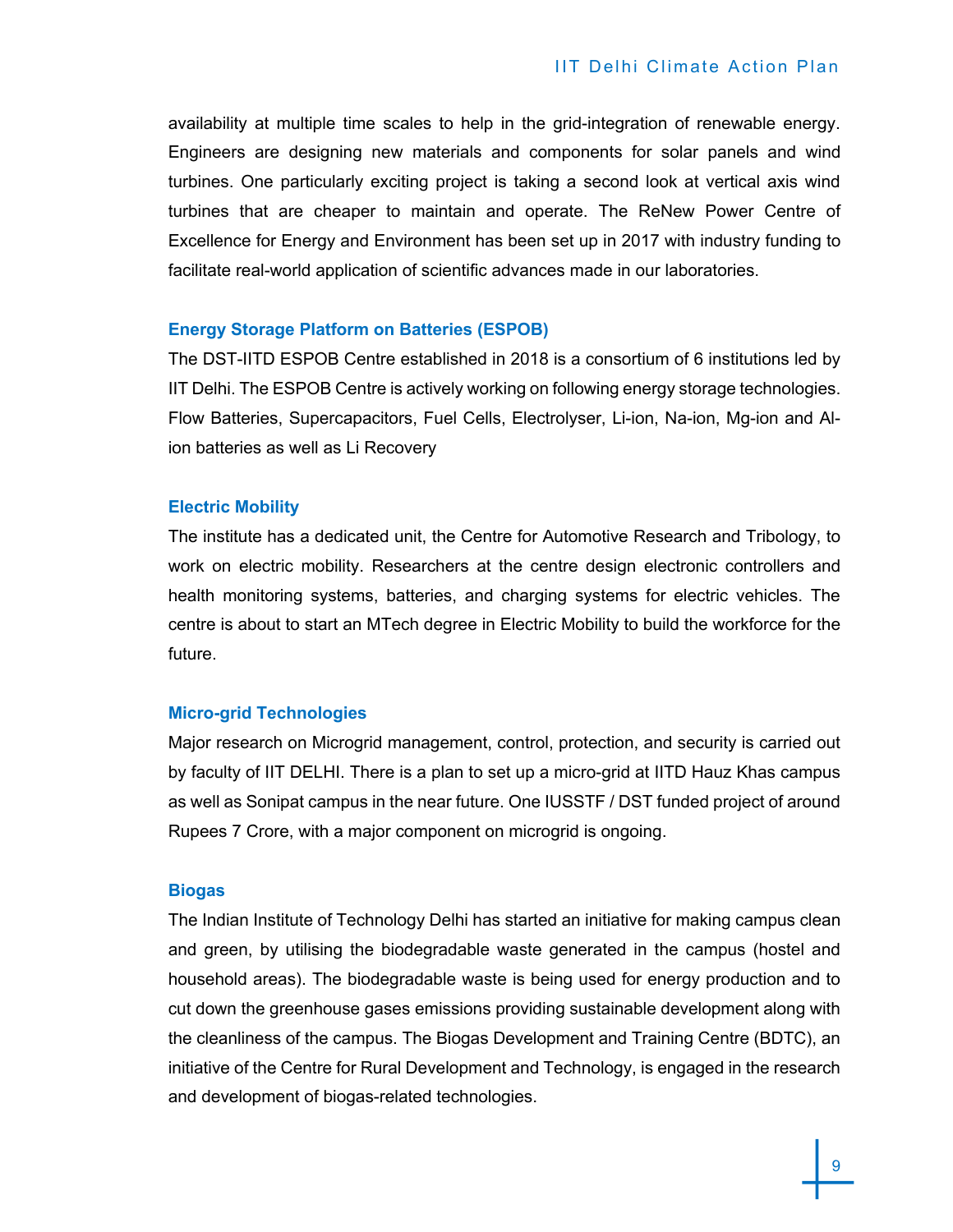#### **Waste-to-wealth research and carbon capture and conversion**

Circular economy provides vision to minimise the negative environmental impact and maximises resource recycling (energy and materials) from waste streams. Research is being carried out in developing eco-friendly processes to mitigate various waste streams such as electronic waste, plastic waste and agricultural waste. For electronic waste, we have developed a closed-loop process by integrating pyrolysis and low-temperature roasting techniques to recycle valuable metals such as Cu, Ag, & Au. Conversion of RDF (Produce from municipal solid waste processing) and agricultural waste is also going on in the laboratory to produce hydrogen rich syngas and other value-added energy carriers. A pilot scale reactor having capacity of 50 kg/day has been designed and installed at IIT Delhi campus to treat electronic waste and plastic waste streams. Apart from waste mitigation and resource recovery, there is also a focus on capture and conversion of  $CO<sub>2</sub>$ . For the capture purpose vacuum pressure swing adsorption technique is being utilised and the development of efficient adsorbent for the selective  $CO<sub>2</sub>$  capture from flue gases is being investigated. For the conversion aspects thermo-catalytic, photo-catalytic and photo-electro-catalytic processes for its conversion to desired fuels and chemicals are being studied. The aim is to maximise the conversion and production of valuable fuels/chemicals to meet the rising energy demands.

## **Policy**

The School of Public Policy has multiple strands of work relating to climate change. In terms of climate mitigation, faculty members are working on a diverse range of topics, including just transition, renewables integration, and industrial transformations. There also is a research partnership with the Harvard Kennedy School on deep decarbonization. SPP is also exploring similar partnerships with other entities. In climate adaptation, there is some ongoing work on disaster management as well as adaptation in agriculture. We also are working with CAS on examining ways to strengthen the climate science-policy interface. Faculty members also engage with domestic policy makers and other stakeholders within and outside the country.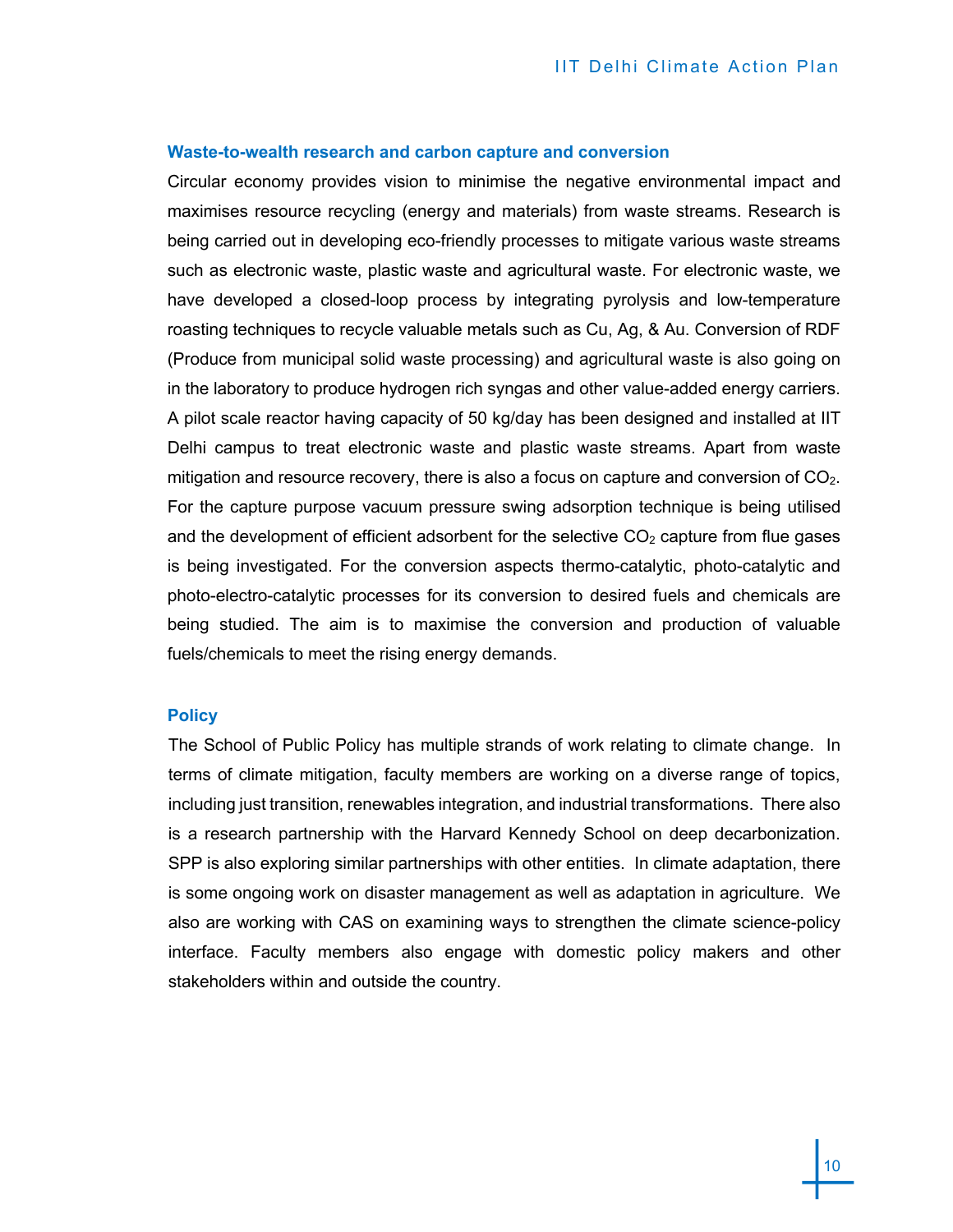# **C. Start-ups incubated at IIT Delhi**

IIT Delhi provides an ecosystem for new ideas and technologies to be incubated and numerous start-ups are currently working on aspects related to/climate change, renewable energy, and environment.

# **Asun Trackers**

Asun builds Sun Trackers for Solar Panels. These are 2 axis solar trackers, that can improve solar installation yields by up to 30%.

## **Aerogram**



Aerogram is involved in building a range of portable pollution monitoring devices and creating a network of pollution data with hyperlocal monitoring.



# **Chakr Innovations**

Chakr Innovations has developed the Chakra Shield which is a retrofit emission control device for diesel generators. The technology can capture over 90% of particulate matter emissions from the exhaust of diesel generators without causing any adverse impact on the diesel engine.

# **Greenleap Robotics**

Greenleap Robotics designs and builds autonomous and waterless solar panel cleaning robots. Their product is intelligent, independent, and one of the most advanced ways of cleaning a solar plant.